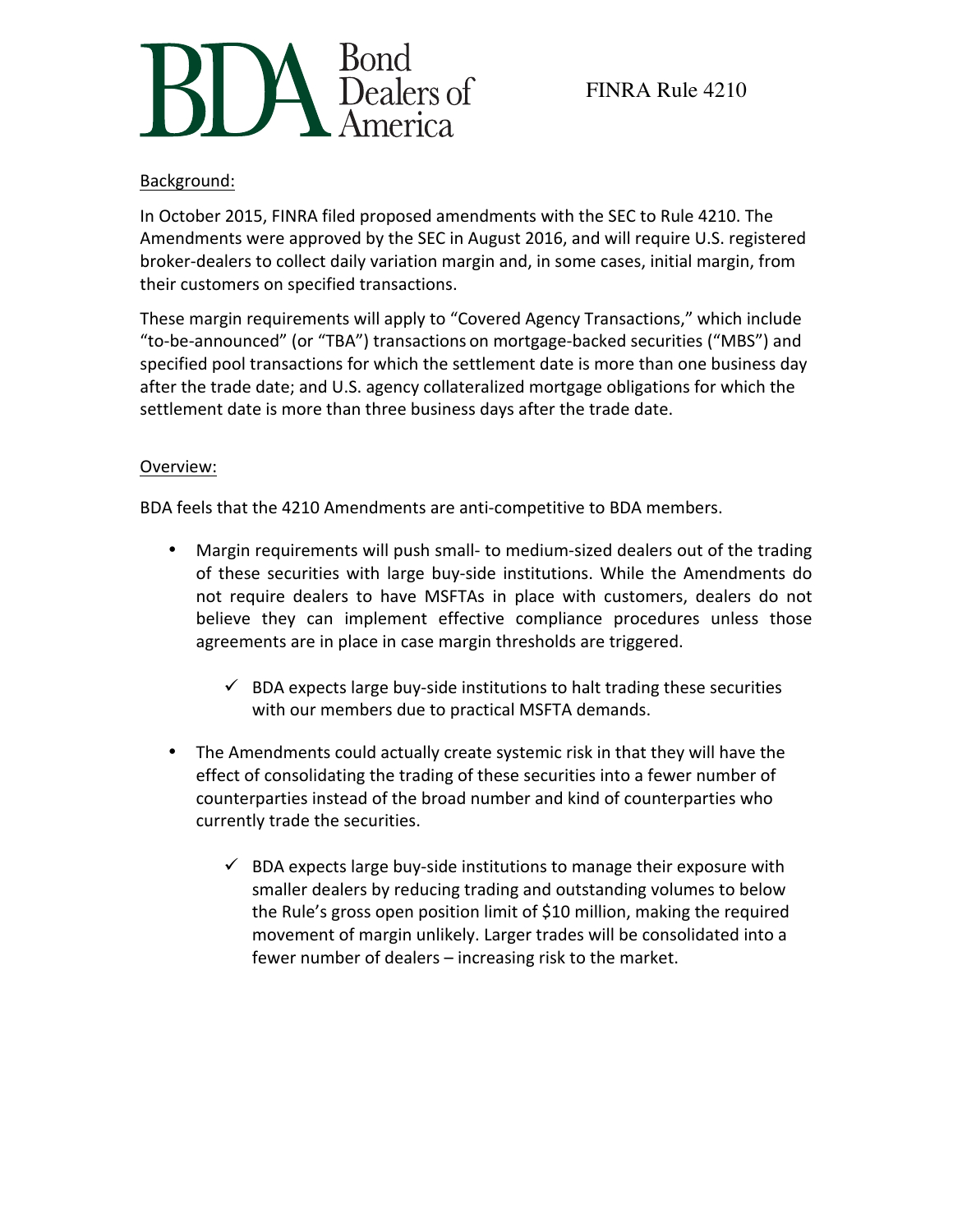

## Potential Solutions Put Forward by BDA:

- In June 2016, BDA was successful in getting FINRA and SEC to file an amendment to the Rule that significantly expanded the "gross open position" exception from \$2.5 million to \$10 million. BDA had advocated for a more expansive gross open position limit throughout the rulemaking and the \$10 million level expands the universe of counterparties and trades where the transfer of margin will typically not apply.
- BDA supports excluding transactions from the "Covered Agency Securities" definition that do not pose systemic risk:
	- $\checkmark$  Specified pools and CMOs do not pose systemic risk because they are merely bond trades comprising a small percentage of the market. They are of a different kind of transaction altogether from most TBAs that are frequently used as hedging instruments.
- BDA supports excluding transactions from the "Covered Agency Securities" definition that settle on the next or first good settlement date:
	- $\checkmark$  CMOs that settle either T+2 or on their first settlement date along with Specified MBS pools and TBAs that settle on their next good settlement date are effectively bond trades and do not pose the systemic risk that the Amendments seek to manage.
- BDA has asked FINRA to allow dealers to take the capital charge instead of requiring them to enter into margining agreements with customers.
	- $\checkmark$  BDA believes that FINRA should revise the Amendments to allow dealers to either charge margin to counterparties or to take a regulatory capital charge to cover any mark to market deficiency in excess of the de minimis threshold.
	- $\checkmark$  This would allow dealers to remain competitive with money manager accounts and still manage any systemic risk. Other margin requirements are handled through a capital charge rather than collecting customer  $margin$  – corporate bonds are one such example.